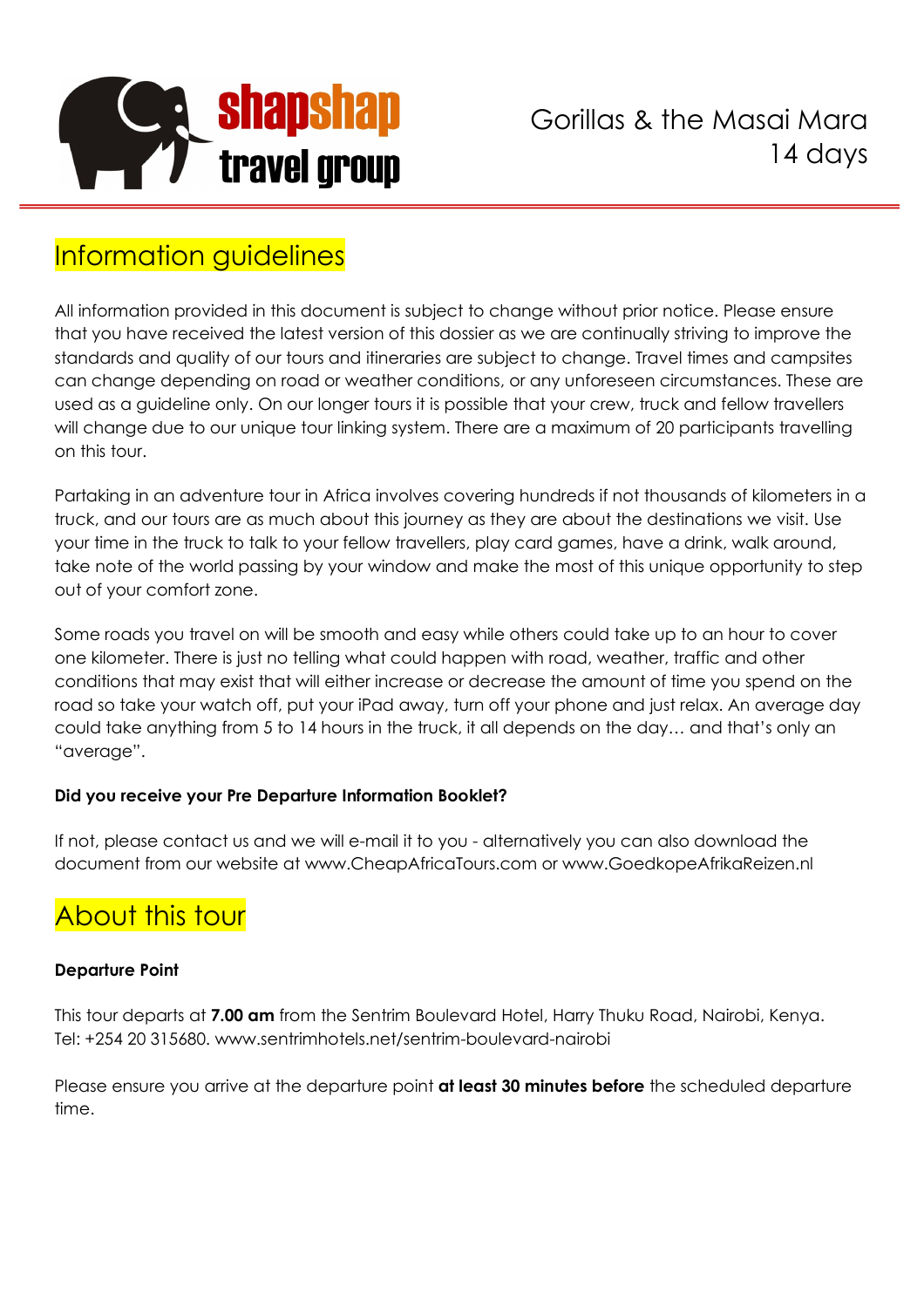## **End Point**

Sentrim Boulevard Hotel, Harry Thuku Road, Nairobi, Kenya. Tel: +254 20 315680. www.sentrimhotels.net/sentrim-boulevard-nairobi

#### **Countries Visited**

Kenya, Uganda

#### **What's included**

All meals which are prepared and served at the overland truck / accommodation / qualified crew / filtered water / transport in the overland truck / included highlights as per the itinerary / entrance fees to National Parks.

#### **What's excluded**

Items of a personal nature (snacks, alcohol, bottled water, soft drinks, tips, souvenirs, etc) / entrance fees associated with optional activities / and optional activities.

#### **Vehicle**

Overland Truck

#### **Climate**

The African sun is very strong. Please use a factor 30 sunscreen and wear a hat. You should drink at least 3 litres of water per day to avoid dehydration. It can also get very cold during winter months on this route. Please see Pre Departure Booklet for detailed information.

#### **Pre and Post Tour Accommodation**

If you require accommodation before or after your tour we can arrange this for you. We can also arrange airport transfers. For more information, have a look on our website under "Hotels and Transfers"

#### **Arrival/ Departure**

Please be sure to arrive at least 1 day before your tour is due to depart. This will help avoid any unforeseen problems. We also highly recommend that you book your flights to depart at least one day after the tour officially ends.

#### **I Want More**

This tour will give you a good taste of what Eastern Africa has in store for you. However, you can extend your adventure by adding more tour options... you could join our 21 day East African Adventure (South) from Nairobi to Vic Falls in Zimbabwe of you could even climb Mount Kilimanjaro in Tanzania... You are welcome to contact us via email to discuss more options.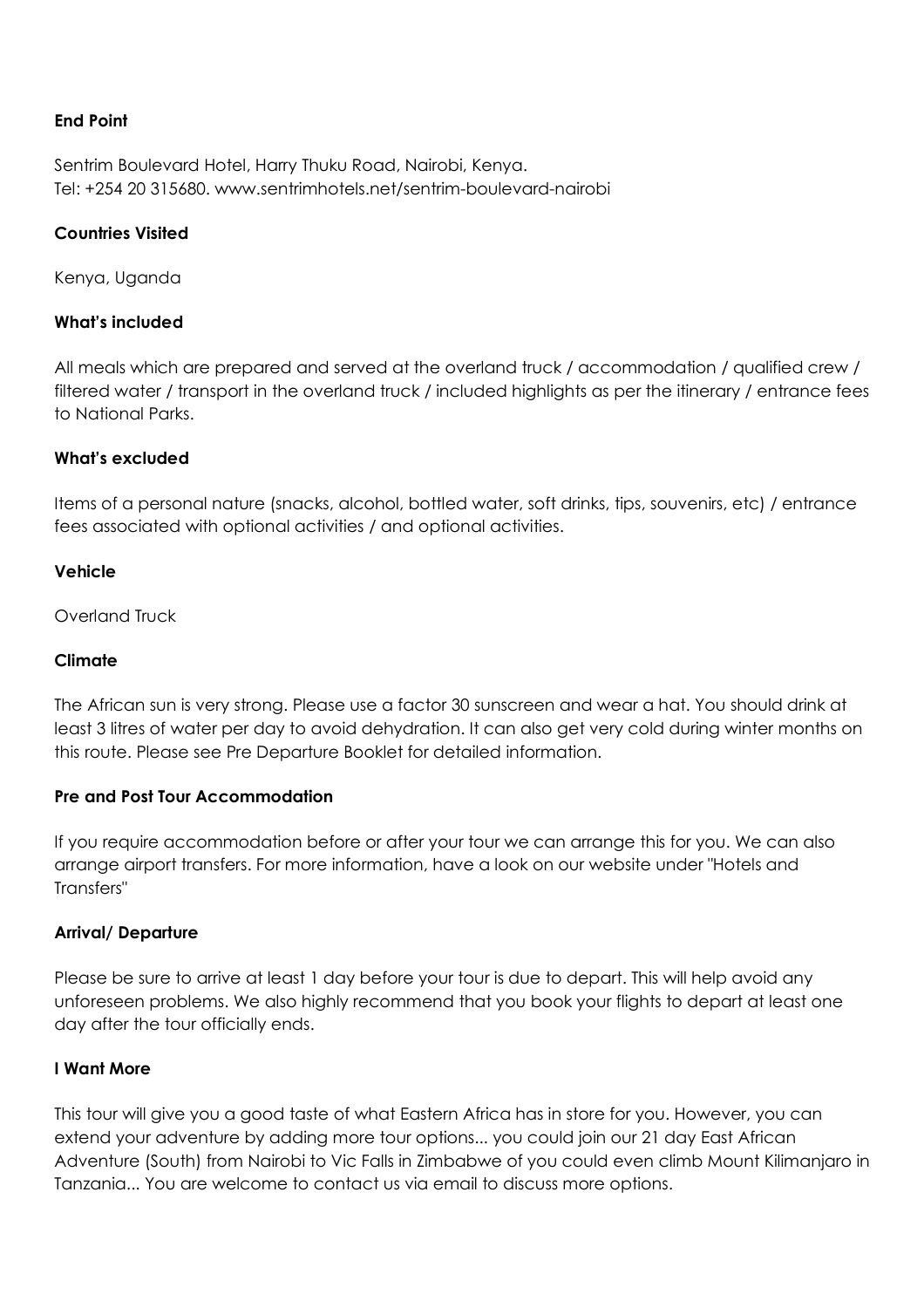# **Insurance (Compulsory)**

All clients require adequate Medical Insurance. Activity providers can refuse participation of activities, if the correct valid Medical Insurance is not provided.

# **Currency and Banking**

As your tour may pass through multiple countries, we have prepared information on the use of local and foreign currencies, ATMs and Credit Cards for each country. This information is available on our website under FAQ (frequently asked questions).

# **Health**

Please inform us of any pre-existing conditions such as diabetes or asthma and any prescription medicine you may be taking. We also need to know about any food allergies or physical disabilities that you may have.

# **Visas**

As visa requirements vary considerably from country to country and nationality to nationality, please contact the various embassies or a visa service agent in your home country to re-check your visa requirements at least 4 weeks prior to travelling. Please note that visas are the responsibility of the traveller and that ShapShap Travel and its partners will not be held responsible for guests being denied entry should they not be in the possession of the relevant visas.

All travellers must be in possession of a valid onward/return air ticket or proof of other means of transport enabling the traveller to leave the country in which your adventure tour passes or terminates. You should also have proof of sufficient funds (e.g. credit card) to see you through your time in the country. Should the adventure tour you are joining be re-entering a country, be sure to have a multiple entry visa that enables you to re-enter the country. In some cases visas are available on entry into a country and may be cheaper to do so, however for peace of mind and to speed up the border crossing process, ShapShap Travel will always advise you to get your visas prior to your trip if possible.

# **Accommodation providers**

Accommodation providers are subject to change without notice, the accommodation listed in this dossier is our preferred supplier, but sometimes due to availability, we are unable to make use of the property listed in this dossier. If we cannot use the accommodation provider as listed we will substitute another property of similar standards, however, en-suite facilities are not always guaranteed.

# Gorilla Permit – U\$ 630 – U\$ 730

The cost of a permit to visit the gorillas is currently as above. Please check actual amount with us closer to departure. You will be pre-invoiced for this non-refundable amount.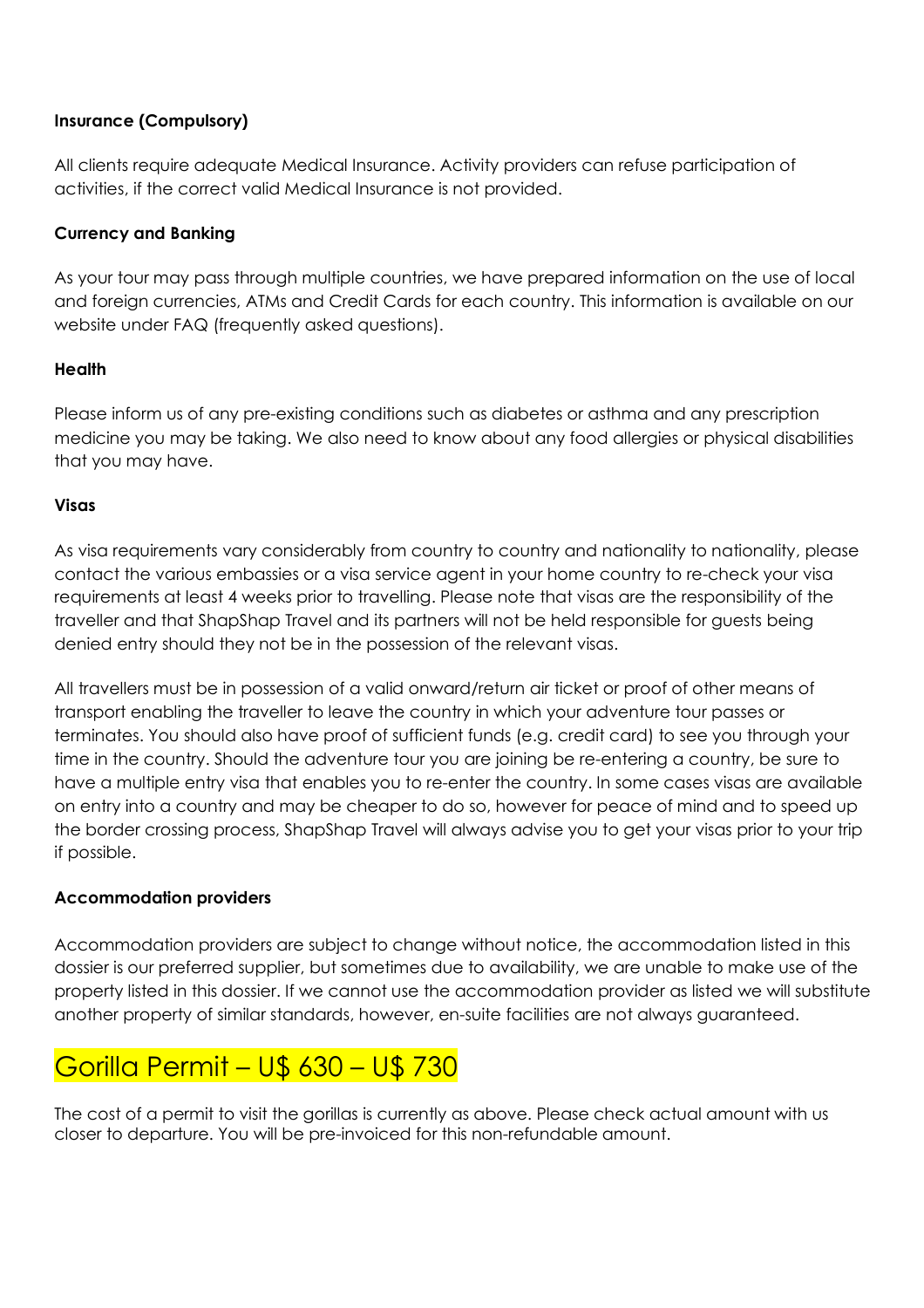*The Itinerary is flexible and can be changed without notice in order to accommodate the best possible viewing of the Mountain Gorillas. The Permit price to visit the Gorillas can also change without notice.*

# Detailed itinerary

# **Day 1 - Nairobi, Kenya to the Masai Mara National Reserve**

We leave the capital of Nairobi and travel to the Masai Mara, world renowned for its endless plains of wild animals and spectacular beauty. The visit to the Masai Mara is operated in safari type vehicles and not the overland truck.

For this reason, you are asked to pack a small overnight bag to travel with. You will need your towel, clothes, toiletries and camping essentials.

| <b>Accommodation</b> | Masai Mara Excursion: http://www.keniatours.com           |
|----------------------|-----------------------------------------------------------|
| <b>Facilities</b>    | <b>Accommodated:</b> Permanent tent with shared ablutions |
|                      | <b>Camping:</b> Permanent tent with shared ablutions      |
| Route                | Nairobi to Masai Mara                                     |
| <b>Meals</b>         | Breakfast, Lunch, Dinner                                  |
|                      | <b>Included Highlight</b> Masai Mara Excursion            |

# **Day 2 - Masai Mara National Reserve**

The rolling grasslands of the Masai Mara offer ideal game viewing (wildlife viewing) and photographic opportunities. Some of the animals that could be found here include elephant, black rhino, buffalo, leopard, cheetah, wildebeest, zebra and gazelle. Hippo and crocodile abound in the muddy brown waters of the rivers, which traverse this reserve.

Today we will spend the entire day game driving (safari) through the Mara in search of all the animals.

| Accommodation     | Masai Mara Excursion: http://www.keniatours.com           |
|-------------------|-----------------------------------------------------------|
| <b>Facilities</b> | <b>Accommodated:</b> Permanent tent with shared ablutions |
|                   | <b>Camping:</b> Permanent tent with shared ablutions      |
| <b>Meals</b>      | Breakfast, Lunch, Dinner                                  |
|                   | <b>Included Highlight</b> Masai Mara Excursion            |

# **Day 3 - Lake Nakuru National Park**

This morning we bid the Mara farewell before heading to Lake Nakuru National Park where we will enjoy an afternoon game drive (safari) through the park. Lake Nakuru is home to large flocks of flamingos and pelicans as well as black & white rhino, leopard, lion and numerous buck. Originally created as a bird sanctuary, Lake Nakuru was upgraded to National Park status in 1968.

|                   | <b>Accommodation</b> Lake Kivu Lodge: http://www.kivuresort.co.ke/ |
|-------------------|--------------------------------------------------------------------|
| <b>Facilities</b> | <b>Accommodated:</b> Two per room with shared ablutions            |
|                   | <b>Camping:</b> Two per room with en-suite ablutions               |
| Route             | Masai Mara Reserve to Lake Nakuru National Park                    |
| <b>Meals</b>      | Breakfast, Lunch, Dinner                                           |
|                   | <b>Included Highlight</b> Lake Nakuru NP Game Drive                |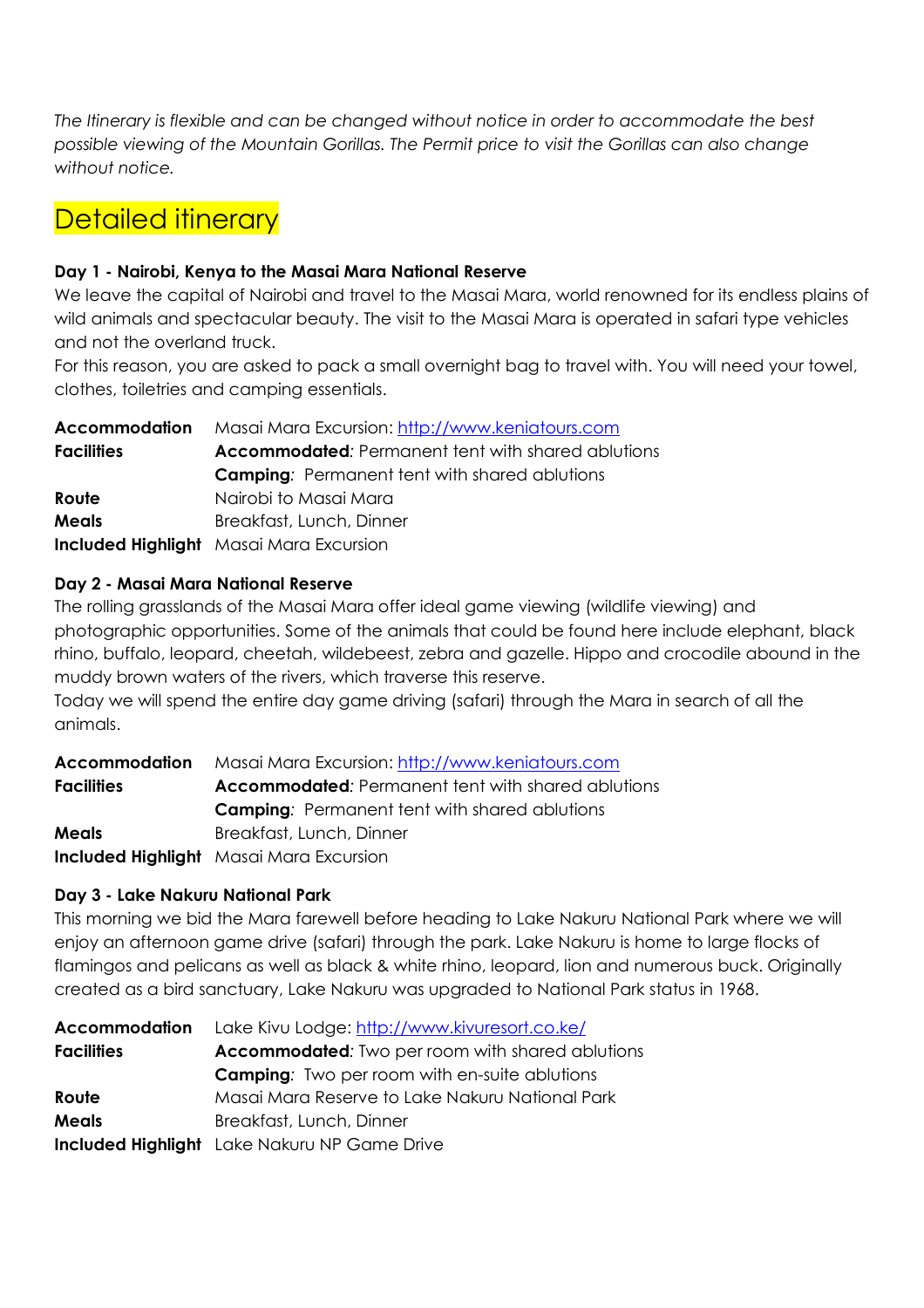# **Day 4 - Jinja**

This morning we not only cross the border into Uganda, but shortly after setting out this morning we cross the Equator on our way to Jinja. Jinja is Uganda's second largest city and most famous as the point where the Nile (officially the Victoria Nile) flows out of Lake Victoria and begins the 6695 kilometre journey to Egypt and the Mediterranean.

| <b>Accommodation</b> | Eden Rock Resort: http://www.edenrocknile.com             |
|----------------------|-----------------------------------------------------------|
| <b>Facilities</b>    | <b>Accommodated:</b> Two per room with en-suite ablutions |
|                      | <b>Camping:</b> Campsite with shared ablutions            |
| Route                | Lake Nakuru to Jinja                                      |
| <b>Meals</b>         | Breakfast, Lunch, Dinner                                  |
|                      | <b>Included Highlight</b> Crossing of the Equator         |

# **Day 5 - Masindi – Murchison Falls National Park**

After a quick stop in the city of Kampala, we head in the direction of The Murchison Falls National Park. Also referred to as the Kabaraga Falls, Murchison Falls is a waterfall found on the course of the great Nile and is located within the Murchison National Park. The park is recognized as one of the best National Parks in Uganda. After settling into our accommodation in Masindi, your guide will brief you on the activities for the following day.

| <b>Accommodation</b>     | Kabalega Resort: http://www.kabalegaresort.com/           |
|--------------------------|-----------------------------------------------------------|
| <b>Facilities</b>        | <b>Accommodated:</b> Two per room with en-suite ablutions |
|                          | <b>Camping:</b> Campsite with shared ablutions            |
| Route                    | Jinja to Masindi                                          |
| <b>Meals</b>             | Breakfast, Lunch, Dinner                                  |
| <b>Optional Activity</b> | Ziwa Rhino Walk                                           |

# **Day 6 - Masindi – Budongo Central Forest Reserve**

Budongo Forest is the biggest Mahogany forest found in the whole of East Africa and is home to the largest number of chimpanzees throughout Uganda. It is believed that there are between 600 – 700 chimpanzees in Budongo and this morning we will meet up with our chimp guide who will take us on our trek through the forest in search of the chimps. We will also enjoy a boat cruise in the park.

**Note:** As the Chimp trekking is limited to 12 guests per trek, should there be more than 12 guests on a tour the trekking will be split between the morning and the afternoon. Therefore you may find that you will first do the game drive activity followed by the Chimp trekking or vice versa. Please allow for flexibility.

| Accommodation     | Kabalega Resort: http://www.kabalegaresort.com/                         |
|-------------------|-------------------------------------------------------------------------|
| <b>Facilities</b> | <b>Accommodated:</b> Two per room with en-suite ablutions               |
|                   | <b>Camping:</b> Campsite with shared ablutions                          |
| <b>Meals</b>      | Breakfast, Lunch, Dinner                                                |
|                   | <b>Included Highlight</b> Chimp trekking (half day) / Nile River Cruise |

# **Day 7 – Lake Mburo**

Today we make our way to Leopard Rest Camp, nestled on the border of Lake Mburo National Park. This National Park consists of Woodland interspersed with rocky ridges and forested gorges. Lake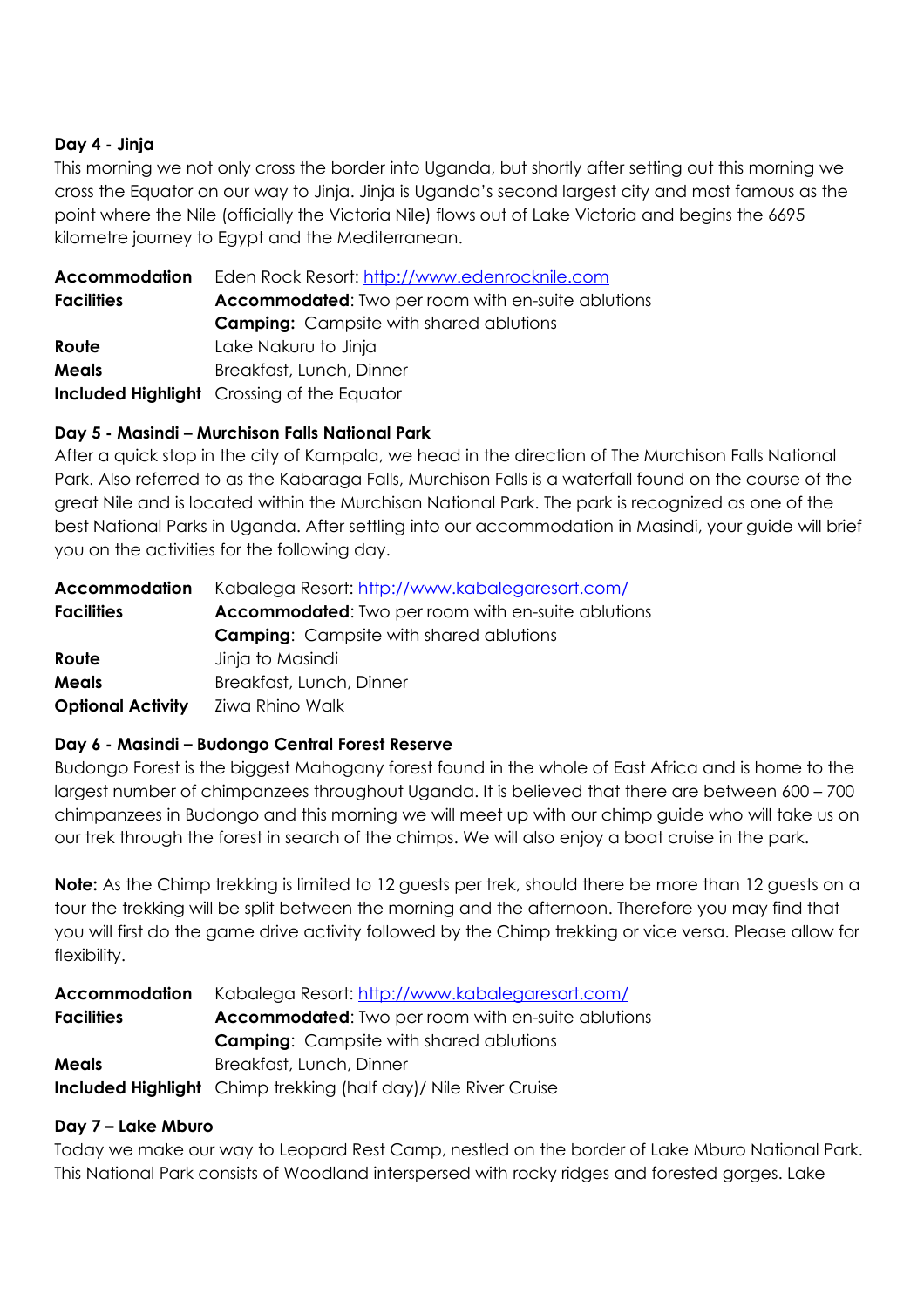Mburo is one of 13 other lakes, forming a 50km wetland system, linked by a swamp. The Park is the smallest of Uganda's savannah national parks and is home to 350 bird species as well as zebra, impala, buffalo, leopard, hippo and hyena to name but a few.

| <b>Accommodation</b><br><b>Facilities</b> | Leopard Rest Camp: www.leopardrestcamp.com<br><b>Accommodated:</b> Two per room with En-suite bathroom<br><b>Camping:</b> Two per room with En-suites bathroom |
|-------------------------------------------|----------------------------------------------------------------------------------------------------------------------------------------------------------------|
| Route                                     | Masindi to Lake Mburo                                                                                                                                          |
| <b>Meals</b>                              | Breakfast, Lunch, Dinner                                                                                                                                       |

# **Day 8 - Gorillas (Lake Bunyonyi)**

Crossing the Equator once more we travel south to the beautiful scenery of Lake Bunyonyi. With eager anticipation we prepare for the upcoming Gorilla trekking excursion and tonight we will receive a briefing on what to expect.

| Accommodation     | Lake Bunyonyi Overland Resort: http://www.bunyonyioverland.com |
|-------------------|----------------------------------------------------------------|
| <b>Facilities</b> | <b>Accommodated:</b> Two per room with En-suite bathroom       |
|                   | <b>Camping:</b> Campsite with shared ablutions                 |
| Route             | Kampala to Lake Bunyonyi                                       |
| <b>Meals</b>      | Breakfast, Lunch, Dinner                                       |

# **Day 9 - Gorillas (Lake Bunyonyi)**

The mountain gorilla is extremely endangered and while exact numbers vary it is widely assumed that there are only around 650 left. Visiting the gorillas is a great way to support their future on earth as the money spent on permits is used for their protection. An extremely important part of the future conservation of the remaining gorillas rests in the community development work – as local communities change their attitudes towards wildlife and start to protect rather than poach, the future of the mountain gorilla is assured.

As permits granting permission to visit the gorillas are extremely limited we require flexibility in both the tour itinerary and where we actually visit them. The home of the mountain gorillas is completely at odds with man-made borders and so their range encompasses Uganda, Rwanda and the DRC (Democratic Republic of the Congo). Whenever possible we choose to make use of the National Park in Uganda, but this depends on the availability of permits. Should we not obtain permits to visit the mountain gorillas in Uganda then we will inform all passengers beforehand that the tour will travel to Rwanda or DRC.

On your free day in Bunyonyi you will have the opportunity to participate in certain optional activities. You can also go hiking or explore the area on a mountain bike.

| <b>Accommodation</b>     | Lake Bunyonyi Overland Resort: http://www.bunyonyioverland.com        |
|--------------------------|-----------------------------------------------------------------------|
| <b>Facilities</b>        | Accommodated: Two per room with En-suite bathroom                     |
|                          | <b>Camping:</b> Campsite with shared ablutions                        |
| Route                    | Lake Bunyonyi National Park to the starting point of the gorilla trek |
|                          | (in safari or smaller vehicles)                                       |
| <b>Meals</b>             | Breakfast, Lunch, Dinner                                              |
| <b>Optional Activity</b> | Gorilla Trekking, Pygmy visit, Rwanda day tour                        |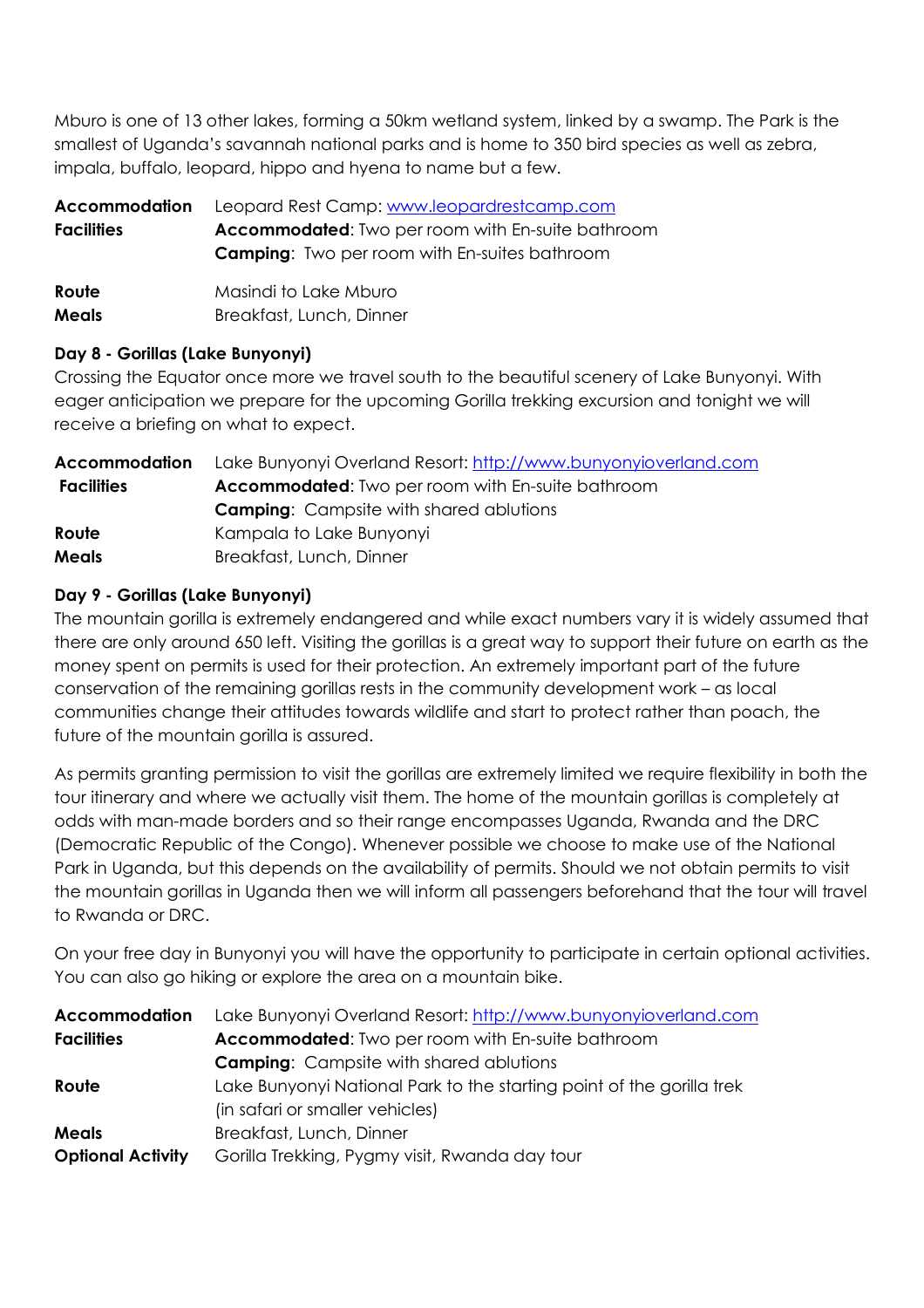# **Day 10 - Gorillas (Lake Bunyonyi)**

Although there are 2 days allocated to Gorilla Trekking you will only spend one day on the trek. The other days are there to provide a large enough window in which to obtain permits and to allow the entire group to trek if there are more than 6 of you on the tour.

| Accommodation            | Lake Bunyonyi Overland Resort: http://www.bunyonyioverland.com |
|--------------------------|----------------------------------------------------------------|
| <b>Facilities</b>        | <b>Accommodated:</b> Two per room with En-suite bathroom       |
|                          | <b>Camping:</b> Campsite with shared ablutions                 |
| <b>Meals</b>             | Breakfast, Lunch, Dinner                                       |
| <b>Optional Activity</b> | Gorilla Trekking, Pygmy visit, Rwanda day tour                 |

# **Day 11 - Lake Bunyonyi – Kampala**

This morning we set off on our return journey to Kampala and make a third crossing of the Equator along our way. Tonight your guide will brief you on the activities available in Jinja so that you can plan your day tomorrow. We overnight in Kampala.

| <b>Accommodation</b> | Hillside Plaza Hotel: http://www.hillsideplazahotel.co.ug/ |
|----------------------|------------------------------------------------------------|
| <b>Facilities</b>    | <b>Accommodated:</b> Two per room with En-suite bathroom   |
|                      | <b>Camping:</b> Two per room with En-suite bathroom        |
| Route                | Lake Bunyonyi to Kampala                                   |
| Meals                | Breakfast, Lunch, Dinner                                   |

#### **Day 12 - Jinja**

A short distance from Kampala, Jinja offers many exciting activities and your guide will assist you to plan for this day. Most activities are focussed around the waters of the Nile and these include rafting, kayaking and a variety of cruises on Africa's largest river. While those who may be less inclined to water sports can enjoy horse riding or a quadbike adventure on dry land.

| Accommodation            | Eden Rock Resort: http://www.edenrocknile.com           |
|--------------------------|---------------------------------------------------------|
| <b>Facilities</b>        | <b>Accommodated:</b> Two per room with shared ablutions |
|                          | <b>Camping:</b> Campsite with shared ablutions          |
| Route                    | Kampala to Jinja                                        |
| <b>Meals</b>             | Breakfast, Lunch, Dinner                                |
| <b>Optional Activity</b> | Quad biking, kayaking, rafting                          |

# **Day 13 - Kenya – Eldoret**

Returning to Kenya we visit Eldoret, the country's 5th largest city. The Great Rift Valley is still the dominant geographical feature of this region and the altitude at Eldoret is 2100 metres above sea level.

| <b>Accommodation</b> | Naiberi River Camp: http://www.naiberi.com              |  |  |
|----------------------|---------------------------------------------------------|--|--|
| <b>Facilities</b>    | <b>Accommodated:</b> Two per room with shared ablutions |  |  |
|                      | <b>Camping:</b> Campsite with shared ablutions          |  |  |
| Route                | Jinja to Eldoret                                        |  |  |
| <b>Meals</b>         | Breakfast, Lunch, Dinner                                |  |  |
| <b>Border Post</b>   | Kenya: Busia 09256 454 3482                             |  |  |
|                      | Uganda: Malaba                                          |  |  |